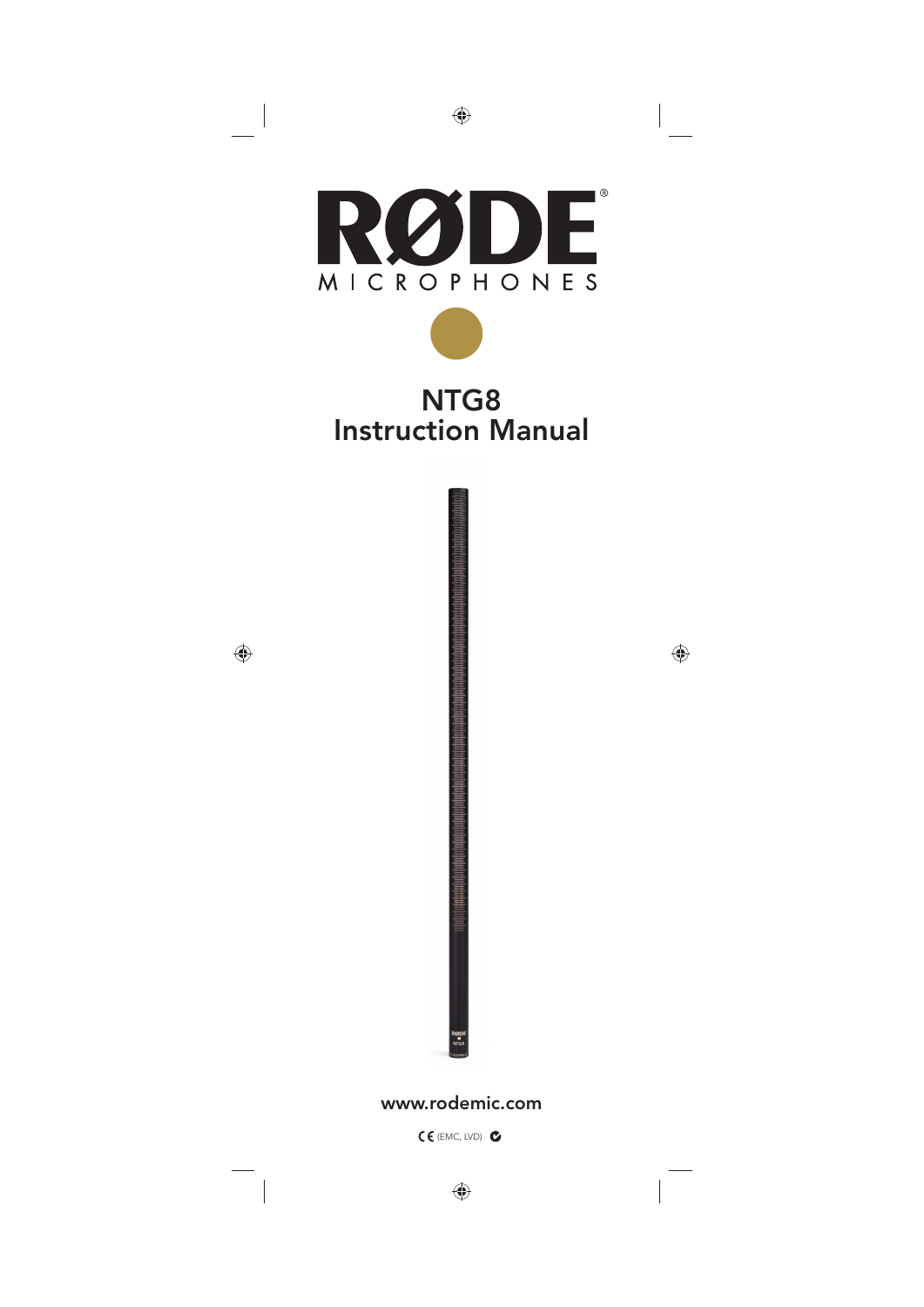### Introduction

Thank you for your purchase of the RØDE NTG8 precision broadcast-grade shotgun microphone.

Based on RØDE's award winning NTG3, the NTG8 is a broadcast quality RF-bias shotgun microphone that exhibits increased directionality across a wide frequency response range. This makes the NTG8 the perfect microphone for film, television, sports and outdoor broadcasting, live performance, or any professional distance miking application.

Like the NTG3, the NTG8 features low self noise, natural sound without colouration both on and offaxis, and RF bias technology to ensure that it is almost completely resistant to high humidity environments which could make other condenser microphones fail.

Please take the time to visit www.rodemic.com and register your microphone for a free ten year extended warranty.

While there you can view studio/field tips and techniques, as well as browse the comprehensive range of accessories for the NTG8 and other RØDE microphones and products.

Christinan

Peter Freedman RØDE Microphones Sydney, Australia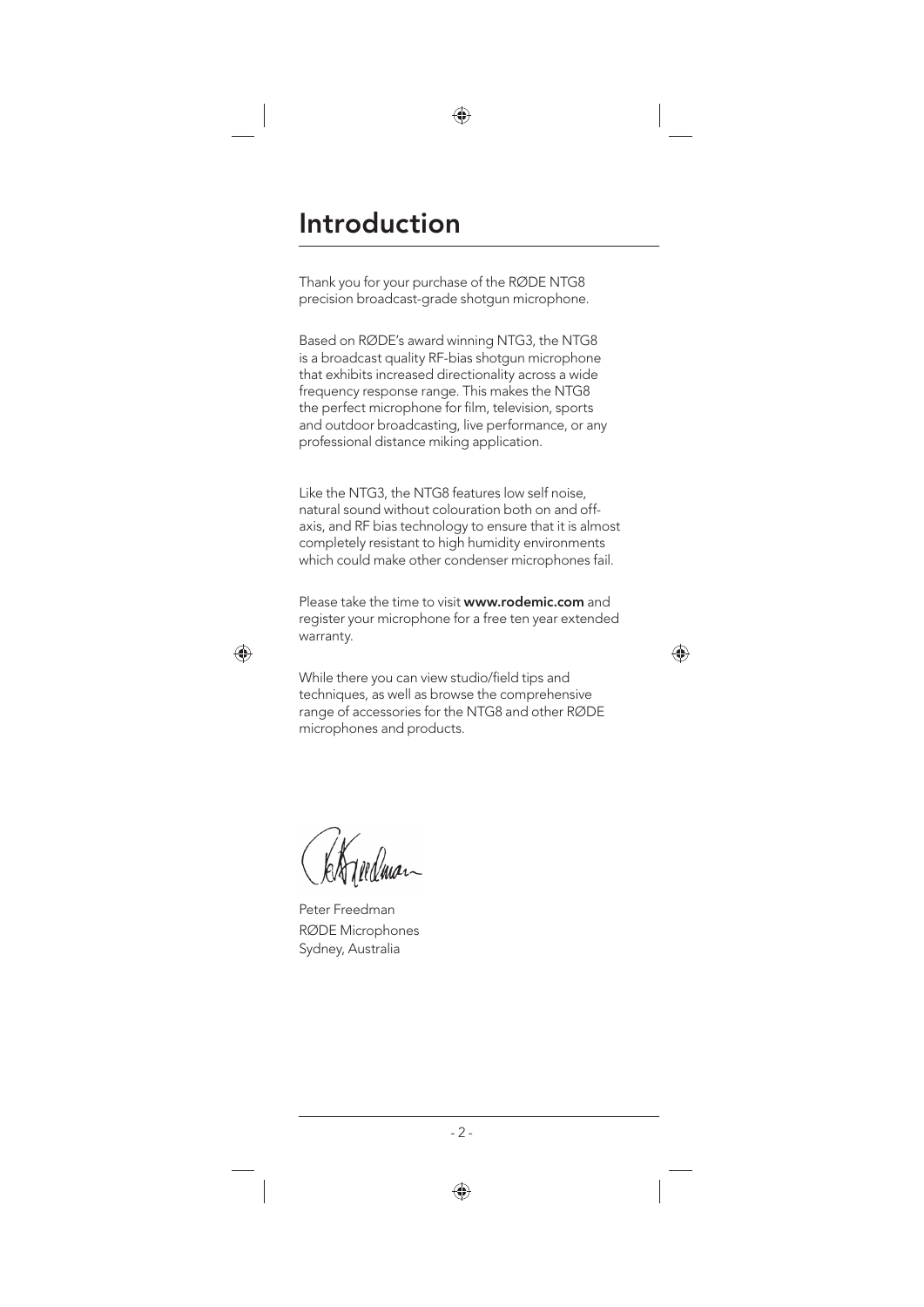# Specifications

| Acoustic<br>Principle:         | Line Gradient                     |
|--------------------------------|-----------------------------------|
| <b>Directional</b><br>Pattern: | Super-Cardioid                    |
| Frequency<br>Range:            | 40Hz - 20kHz<br>(see graph)       |
| Output<br>Impedence:           | $25\Omega$                        |
| Sensitivity:                   | $-20dB \pm 2dB$<br>(97.5mV/Pa)    |
| Equivalent Noise: 8 dBA        |                                   |
| <b>Maximum</b><br>Output:      | 8.2dBu                            |
| <b>Dynamic Range:</b>          | 116dB SPL                         |
| Maximum SPL:                   | 124dB @ 1kHz                      |
| Signal/Noise:                  | 81 dB                             |
| Power<br>Requirement:          | P48 phantom<br>(44-52V min 2.5mA) |
| Output<br>Connection:          | 3-pin XLR                         |
| Net Weight:                    | 345gm                             |
| Dimensions:                    | Ø19mm x 559mm                     |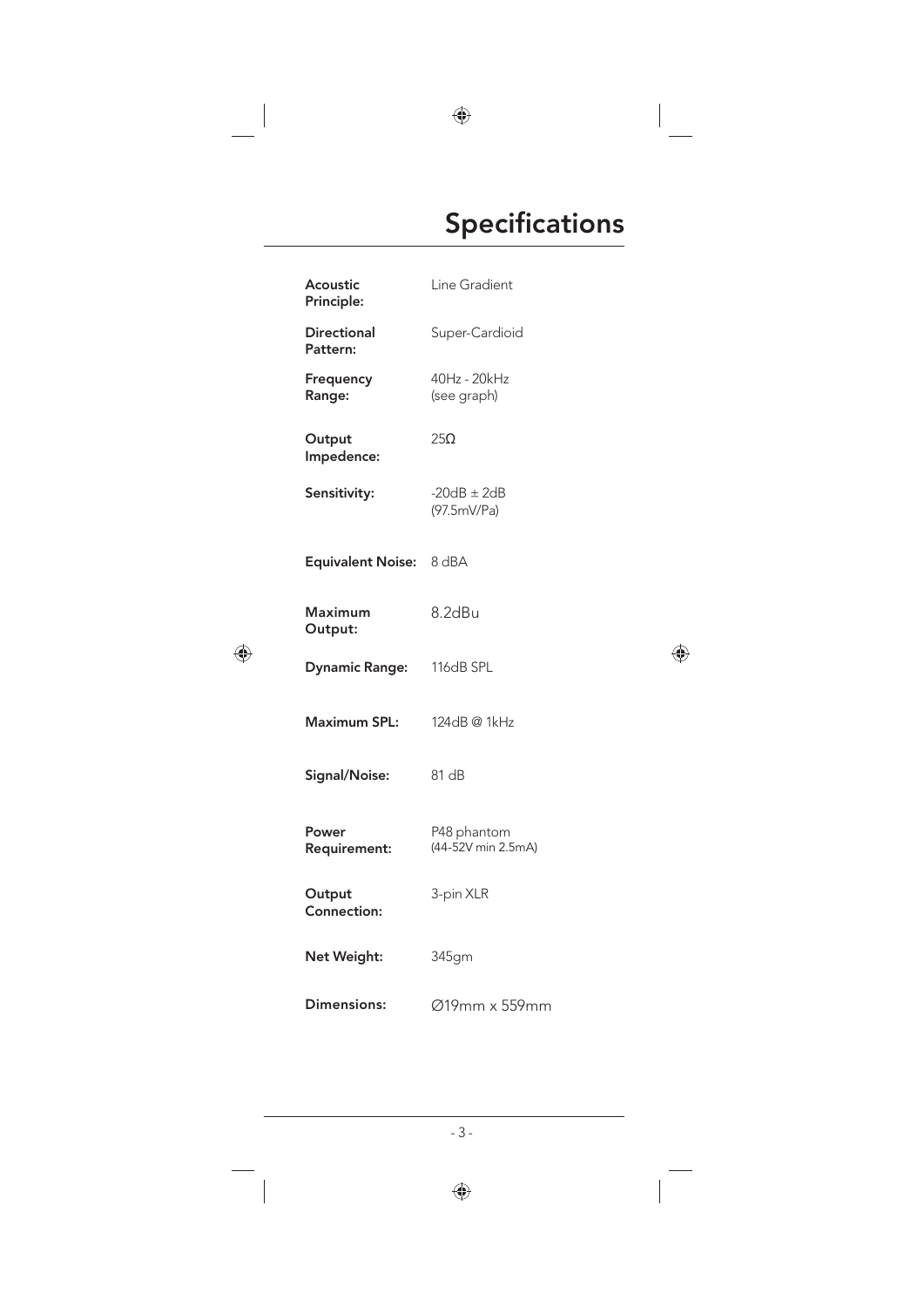### Specifications

#### Frequency Response



#### Polar Response



### Included Accessories



Shock Mount (SM8)







Wind shield (WSNTG8) Weather resistant aluminium storage cylinder (RCNTG8)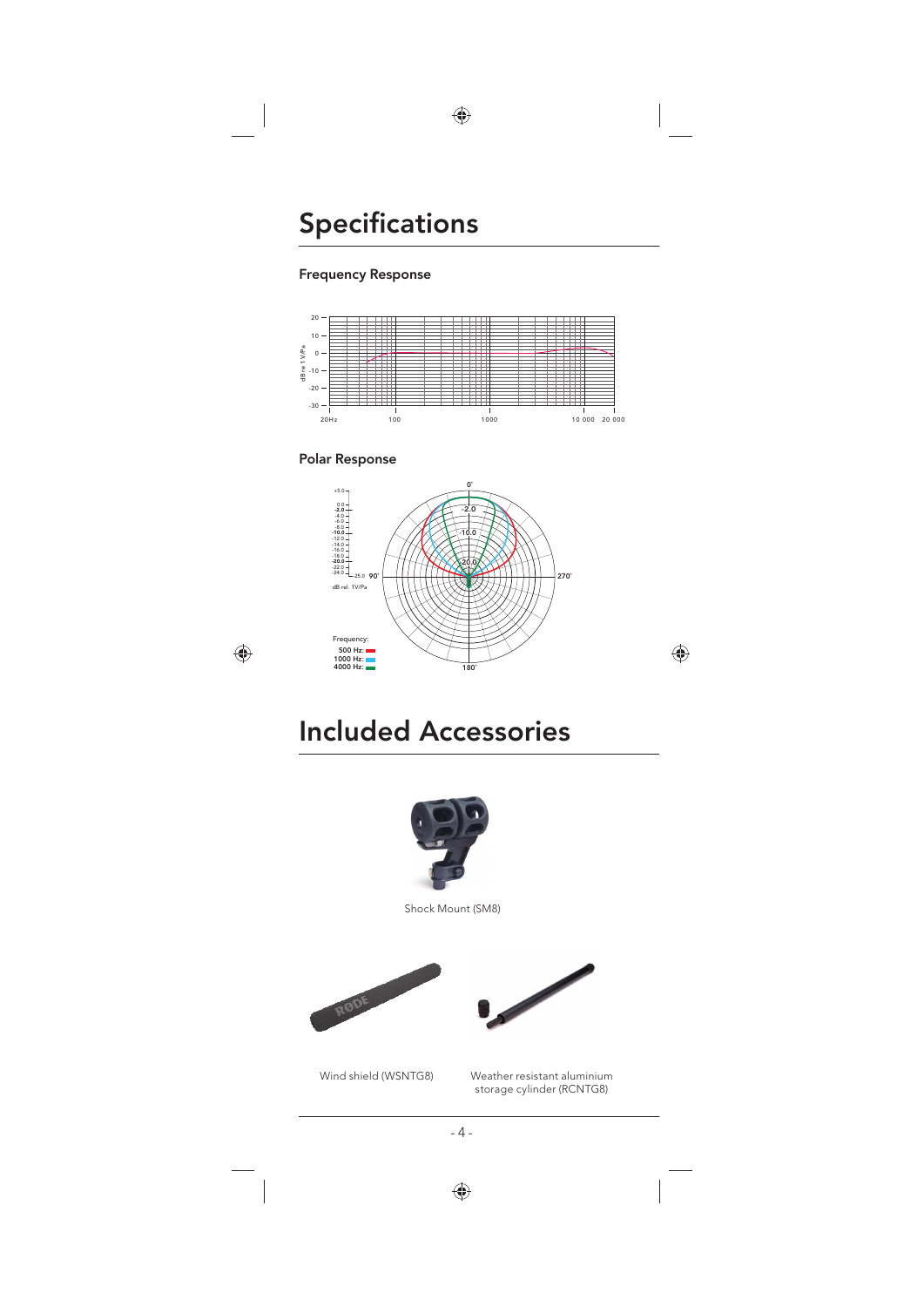- Highly directional polar response
- Natural sounding audio both on and off-axis
- Designed to withstand adverse environmental conditions
- Extremely low handling noise
- High level of immunity to radio frequency interference
- True Condenser (external RF biased)
- High Sensitivity
- Superior broadcast sound quality
- Designed and manufactured in Australia
- Free 10 year extended warranty\*

## Powering the NTG8

- The NTG8 requires phantom power to operate. This needs to be supplied via a P48V phantom power supply which is available from most professional video cameras, mixing consoles or audio recorders.
- If the camera, console, or wireless transmitter does not provide phantom power (44-52V min 2.5mA), then an external phantom power supply will be required.

<sup>\*</sup>Online product registration required, subject to terms & conditions. Visit rodemic.com/warranty for full details.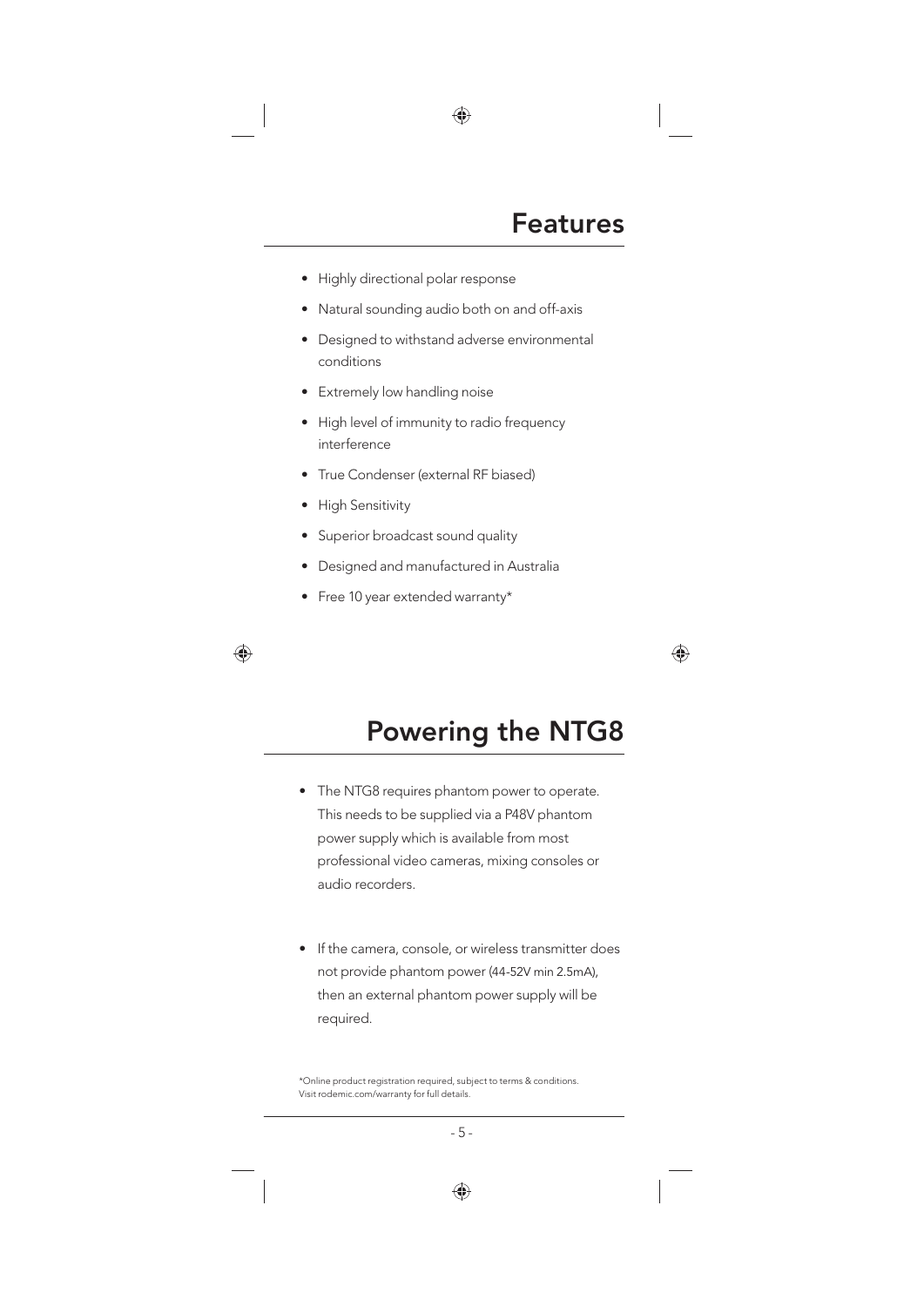# Using the NTG8

- We strongly suggest the use of high quality XLR cables, using the shortest cable length possible to ensure minimal noise interference between the microphone output and the camera/recorder input.
- The NTG8 features a custom designed XLR connector that is specially designed to reduce susceptibility to RF interference from devices such as cell/mobile phones and other transmitters.
- The NTG8 is designed for operation within demanding environments, where the traditional condenser microphone would fail. However all due care should be taken to protect the microphone body itself from moisture, dust or contaminants.
- Shotgun microphones have a narrow 'pick-up' angle or polar response, and so can be used to great effect with cameras for news gathering, wedding videos, sporting events or in any situation where you want to focus on a particular sound source without having your audio overpowered by off-axis ambient noise.
- The NTG8 is supplied with a foam windshield. This windshield should be used whenever recording outdoors, as even an unexpected slight breeze can cause unwanted sound interference. For maximum wind protection a more specialised wind shield is recommended.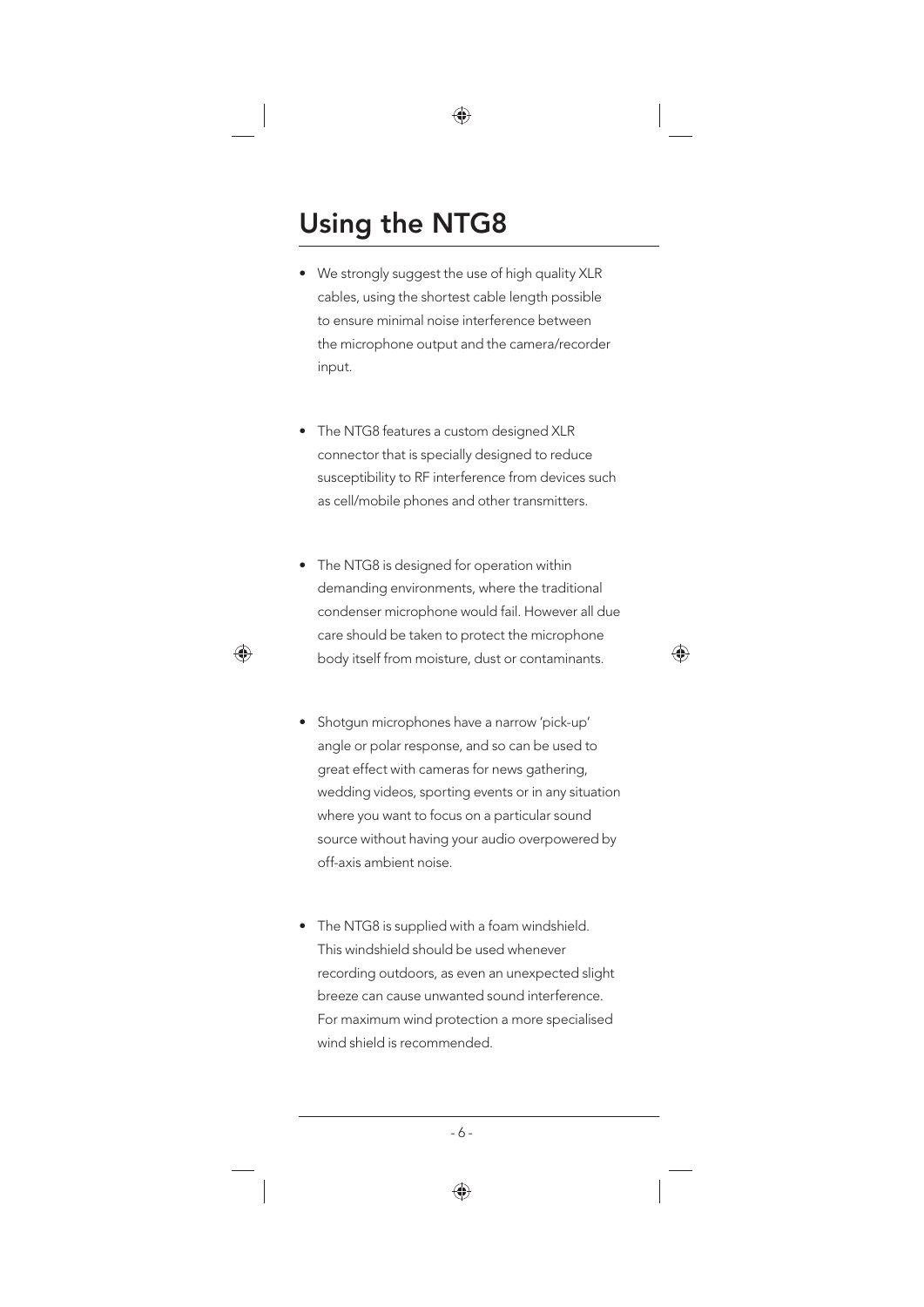# Mounting the NTG8

To mount the NTG8 in the supplied SM8 shockmount, insert the base of the microphone (with the XLR connector) into the rubber opening closest to the grey cable management clips and slide the microphone through all four rubber mount openings.

 Some pressure will need to be applied to insert the microphone, as the openings must be tight to secure the microphone.



NTG8 correctly mounted in SM8 shockmount (note SM8 orientation)



NTG8 incorrectly mounted in SM8 shockmount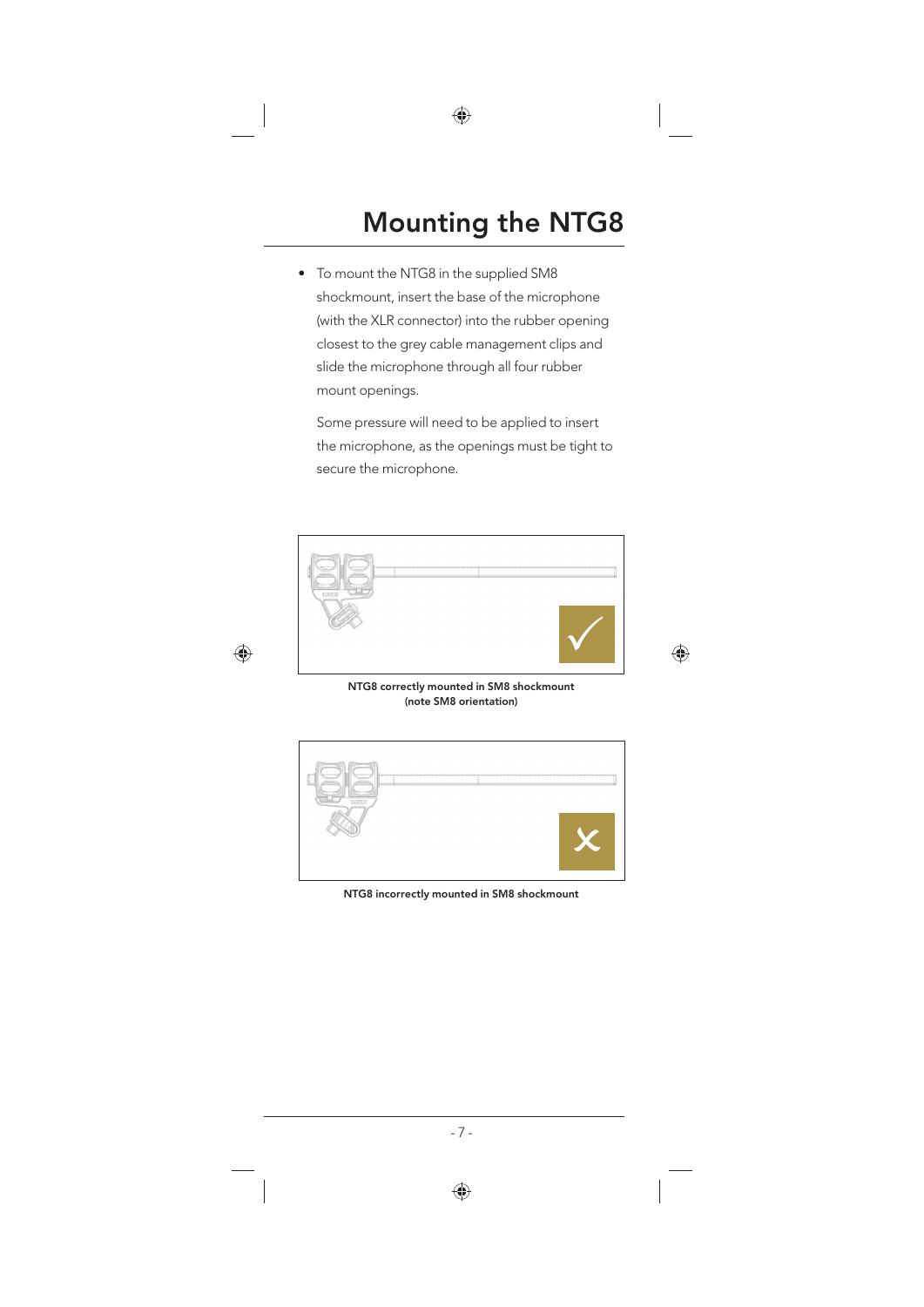# Mounting the NTG8

• When mounting the microphone in the SM8 shock mount or any mic stand or shock/suspension mount take care not block any of the slots on the microphone (as illustrated below). Obstructing these slots will affect the sound quality and the polar pattern (directional qualities).



NTG8 slots unobstructed by the microphone mount



NTG8 slots obstructed in the microphone mount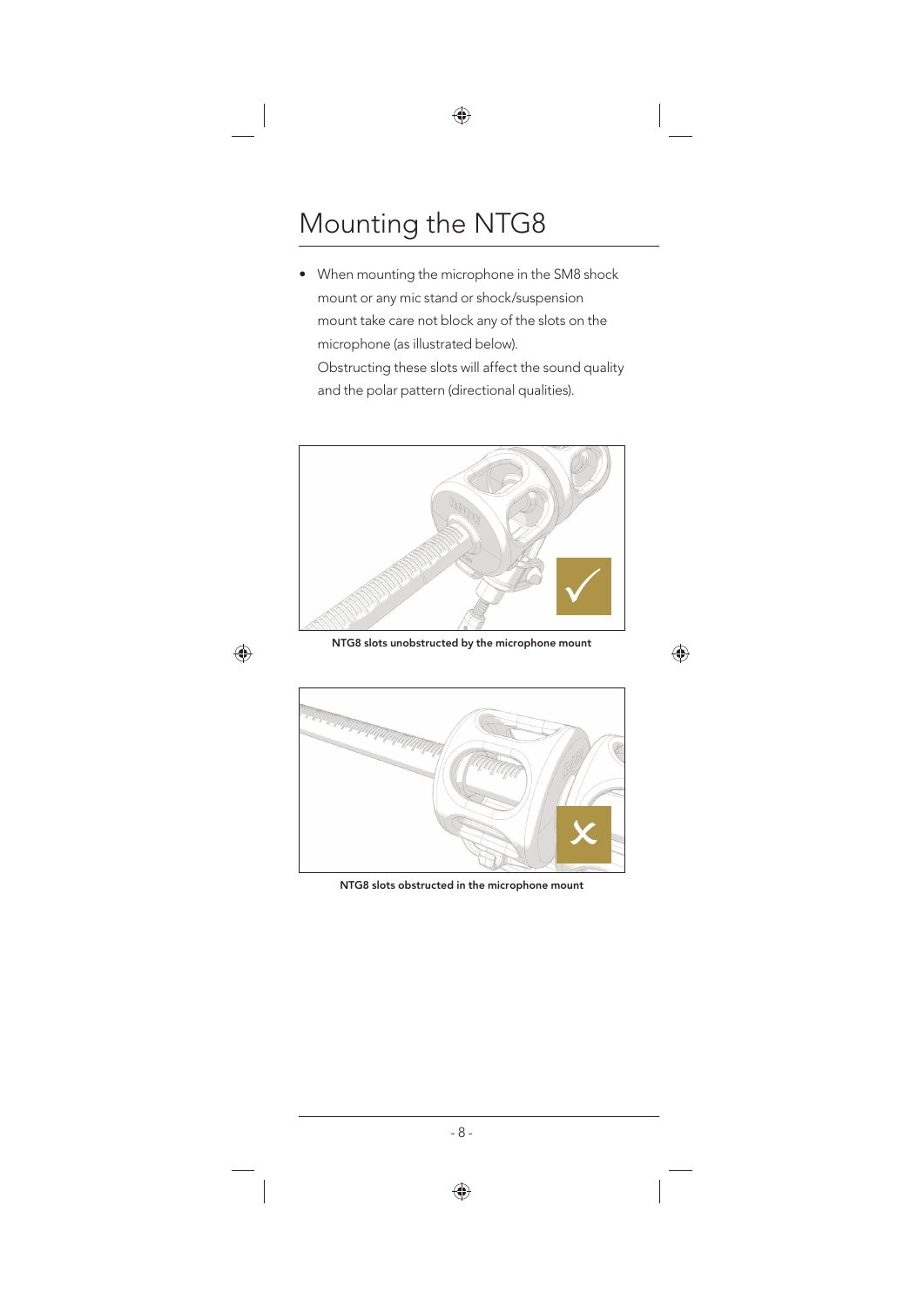• To adjust the SM8 mounting angle simply pull the quick release handle open while supporting the microphone.



Quick-Release handle

 The SM8 can now be freely adjusted through approximately 190° (depending on cable XLR connector and method of mounting.)

 Once the required angle is achieved the quick release handle can be pushed close to lock the rotation.

 If additional tension is required, there is a knob on the opposite side of the quick release handle that allows for fine adjustment of the quick release grip.



Tension adjustment dial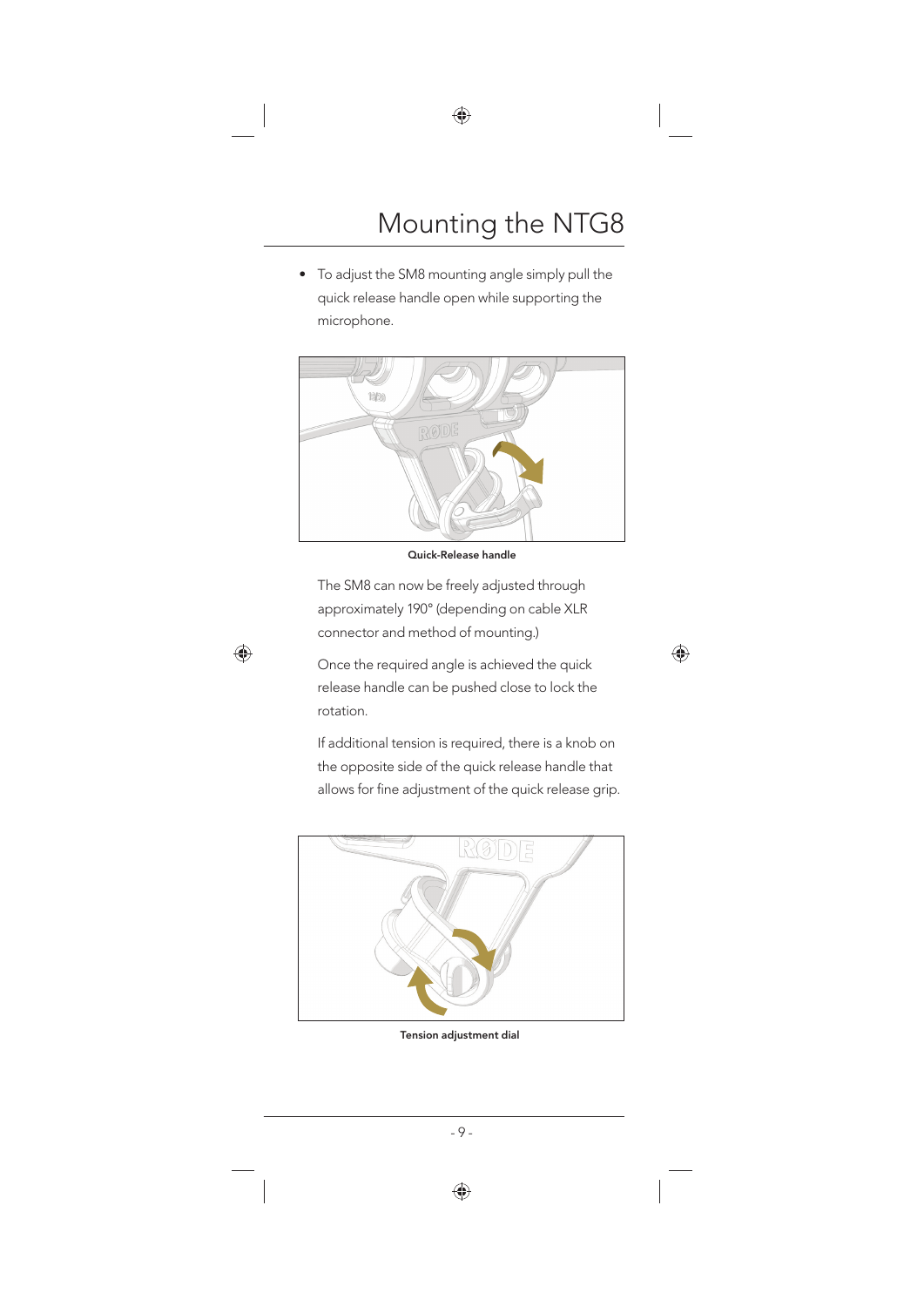# Mounting the NTG8

• The SM8 features cable management clips on either side to minimise noise transfer from cables.

 When mounting the cable in the clip, please ensure that the section of cable going to the microphone has enough slack to not manipulate the microphone position, and also to allow adjustment of the mounting angle without having to reposition the cable.



• The SM8 features a standard 3/8" thread in the base, to allow for versatile mounting to a boompole or microphone stand.

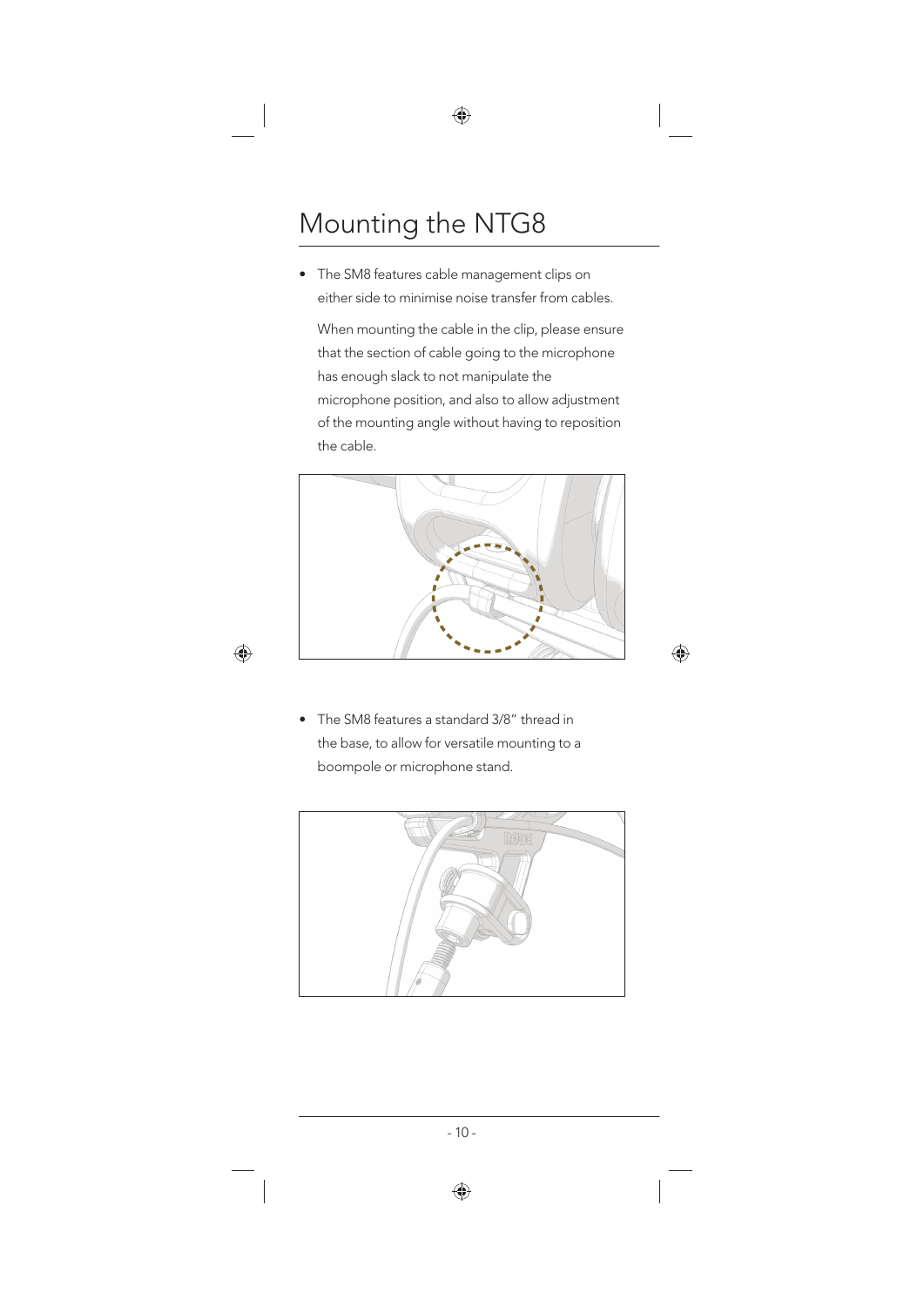# Storing the NTG8

- While the NTG8 features RF bias technology it is still recommended to store the microphone in dry conditions whenever not in use.
- The supplied weather resistant aluminium storage cylinder is designed to provide extreme environmental protection for your microphone during transport and storage.

 Please note that the cylinder is not designed to be completely waterproof. Damage to the microphone caused by water entering the storage cylinder is not covered by the warranty.

• When inserting and removing the microphone from the storage cylinder please use a slow steady pace to prevent a bulid up of pressure in the cylinder. Alternatively remove both screw ends of the cylinder to prevent any pressure build up.